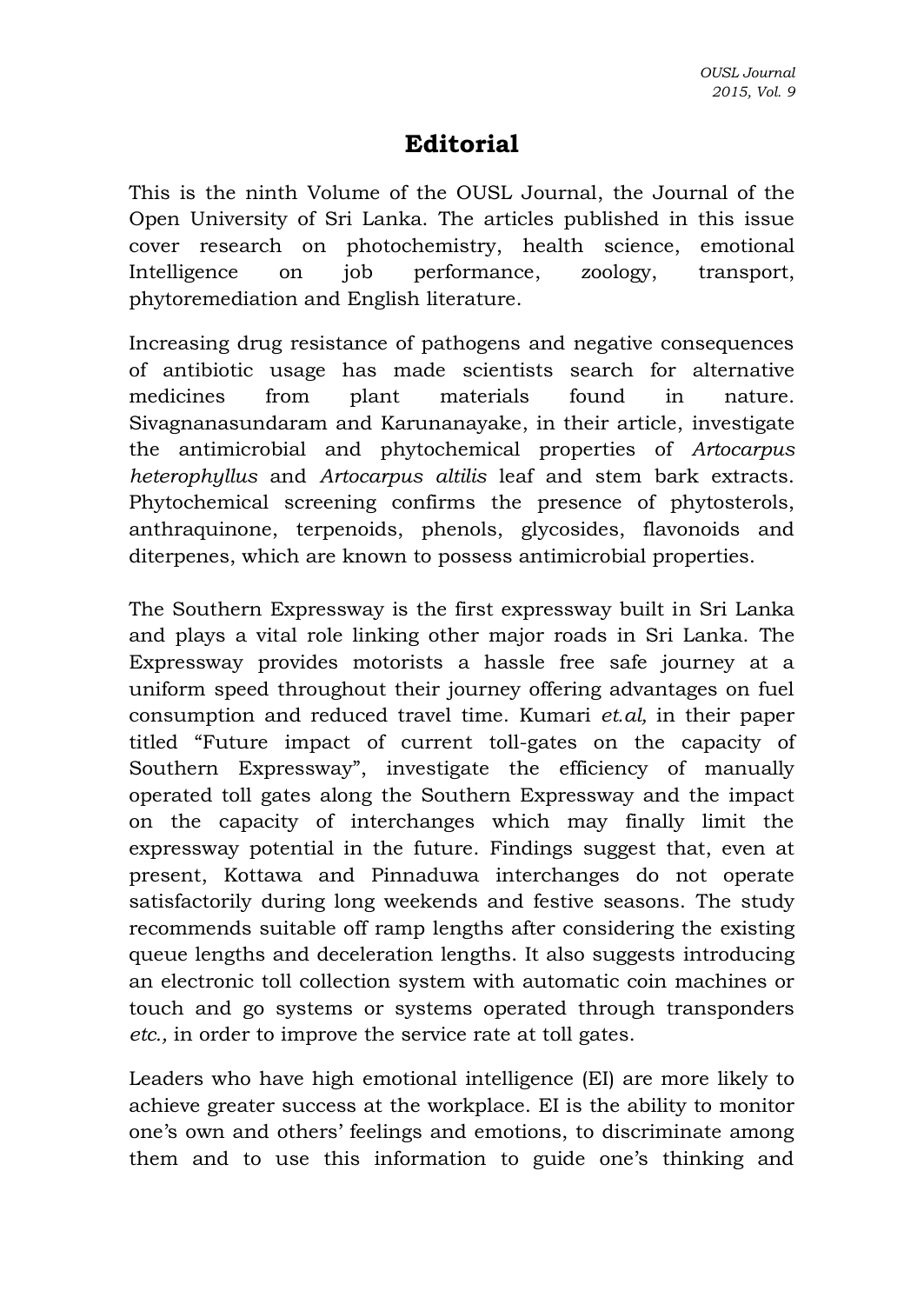actions. In other words, it is the capacity for recognizing one's own feelings and those of others to motivate all involved. Job satisfaction refers to the collection of positive feeling and affective responses associated with the job. S. Praveena, in her paper, investigates whether there is any significant relationship between EI and job performance of bank managers in Sri Lanka. Her findings confirm that higher levels of EI of bank mangers lead to higher levels of job performance and job satisfaction. EI is recognized as one of the most critical skills that managers should possess nowadays.

Diyawanna Oya is a man-made ancient canal system located in Sri Jayewardenepura, which is the present administrative Capital of Sri Lanka. Zooplankton is a microscopic organism, which drifts or floats freely in freshwater bodies. As a result of rapid development taking place in Sri Jayewardenepura, most of the natural aquatic habitats are disturbed, restored, restructured or altered. Ruwini Perera, in her paper, investigates the variation of diversity, abundance and density of zooplankton present in a selected branch of Diyawanna Oya and their correlations with some environmental parameters. The results revealed that there was a significant variation of zooplankton species composition, diversity, their abundance and density during February to July 2003 and also among six sampling stations of Diyawanna Oya.

All over the world, mechanical ventilation is one of the most frequently used life supportive technique in Intensive Care Units (ICUs) which facilitates the gas exchange to the lung in impaired breathing situations. Marasinghe *et al*. studied the experiences of mechanically ventilated patients in the ICUs of the National Hospital of Sri Lanka, the Teaching Hospital in Peradeniya and the District General Hospital in Nuwara Eliya. It was found that patients faced negative experiences such as pain, dependency, fear and anxiety, thirst, noise level, cold environment and nightmares. Patients expressed moderate to high levels of distress in trying to communicate their needs during mechanical ventilation.

Rapid urbanization, industrialization and over use of fertilizers in agricultural practices have resulted in serious environmental pollution in Sri Lanka. Textile, paper, tannery, metal finishing, food